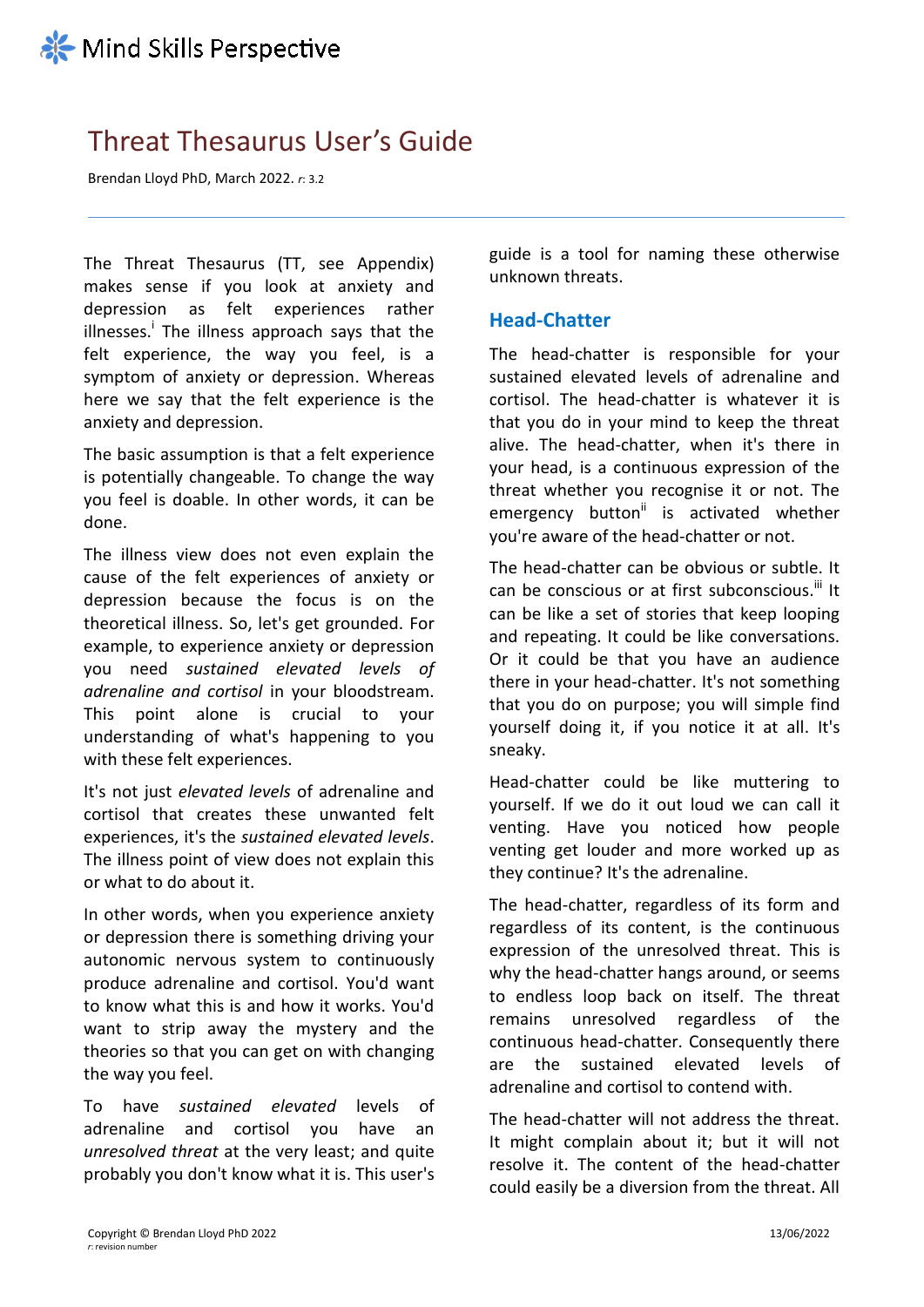the same the head-chatter will grind-on. It will achieve false hope at best whilst it whacks away on your emergency button.

We will never arrive at the resolution through the content of the head-chatter. The only way to arrive at a resolution is to name the threat and to deal with it directly. You need to name the threat at the very least.

# **Threat labels**

To address the threat you need some way to identify it. You need a handle on it to get hold of it. What you can use is a label. The Threat Thesaurus (TT) shows a comprehensive and exclusive list of 11 threat labels. In other words, the 11 threats listed should cover the territory of head-chatter threats. At the same time there is no significant overlap in the definitions for each label.

It is safe to assume that if you have a sample of head-chatter, regardless of the content, the head-chatter will be an expression of at least one of the 11 threats in the thesaurus.

It is also possible to observe more than one threat in any one sample of head-chatter. Regardless of the number of threats in your head-chatter at any given time, the TT has the scope to cover the ground without being boundless and endless. We're after a resolution here, not a wild goose chase.

What you will learn, from observing your head-chatter in this way, is that you have a list of threats. You will discover your list of favourites, or your playlist. The list will not be exhaustive or endless. There will be at least a couple or so on the list.

You won't find random threats just turning up in your head-chatter. The threats in your head-chatter will be from your playlist. When your head-chatter is triggered, at any point in time, it will be about at least one of your threats.

Once you have established your list of threats you can then rank-order them from most prevalent to least prevalent. Through Mindful observation you will notice that some of your threats might be triggered daily whilst others are triggered occasionally. It all depends on the availability or prevalence of the triggers; and we have no control over the triggers.

Once you discover your threat labels with the aid of the TT, you can then go on to use whatever labels suit you. If you can find your own labels that make sense to you, then you're on to something. In other words, we need a specific label for each threat, regardless of the labels we settle on.

The objective is to name the threat or threats that are expressed in the head-chatter, in real-time. This is an ongoing project. You do this as part of the process to change the way you feel.

# **Capture the Head-Chatter**

We need to capture the head-chatter to learn from it. With practise you will develop this skill. At first it is a difficult task because the head-chatter is such a slippery customer. Also, in real-time the head-chatter is often in the heat of the moment.

Our head-chatter is seductive; it sucks us in; it contains an element of truth but not the whole truth. It will disguise itself as thinking. We find ourselves in it. We don't ever go there on purpose. It's often subconscious. Therefore, just by noticing your head-chatter you're doing well for starters.<sup>"</sup>

To recognise the head-chatter we need to appreciate that the possibilities for content in our head-chatter are boundless. In other words, the subject matter of the headchatter's content could be about anything. You name any conceivable topic and your head-chatter could be banging away on it; but ultimately, we are not interested in the content. The head-chatter's content is not the primary issue when the intention is to change the way you feel; mainly because the content is all about an unresolved threat that is probably unresolvable.

The issue is *the expression* of a threat or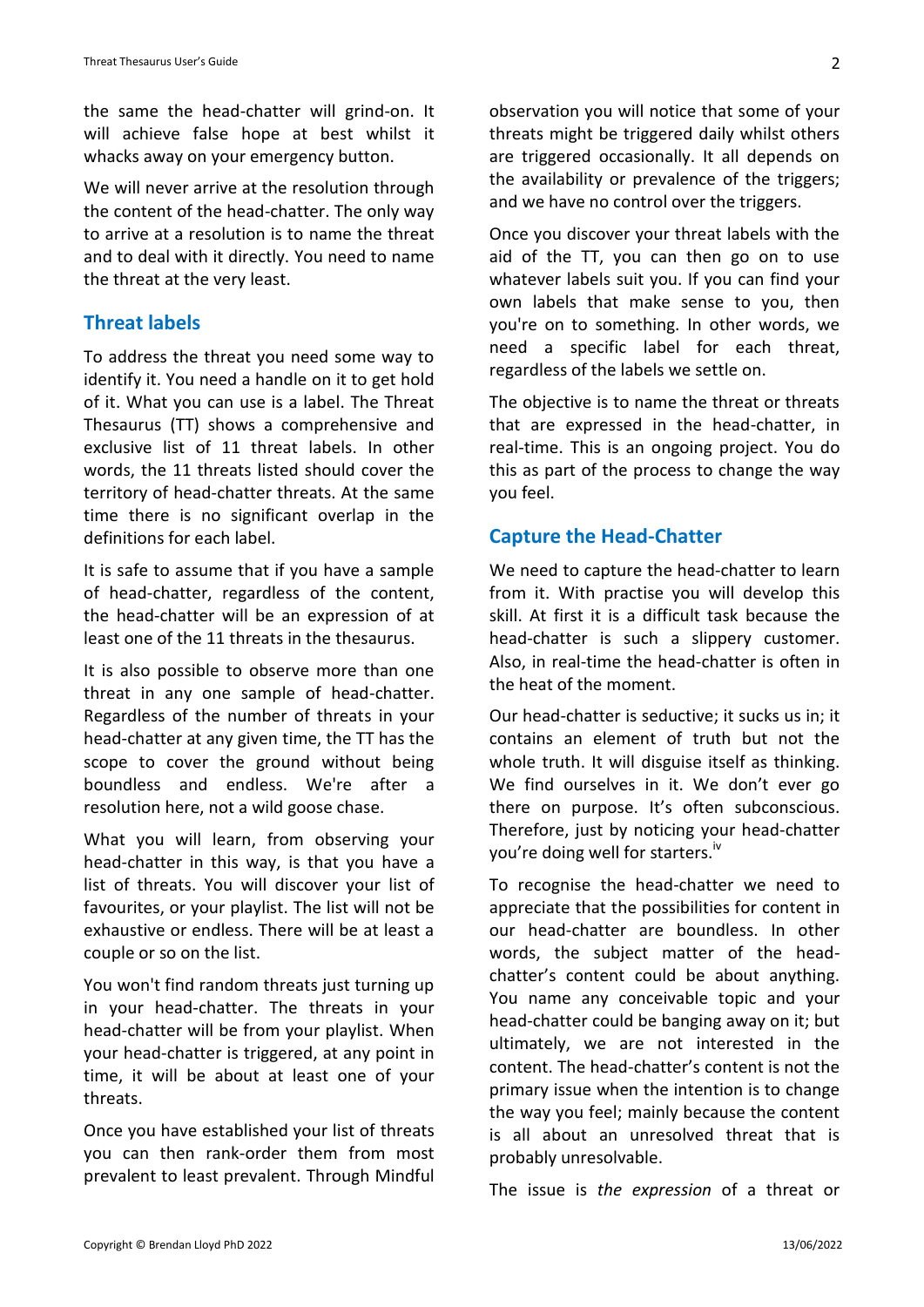threats in the head-chatter. This is a thematic expression. Think of it like a text message (SMS) on your phone. The message that you create is the content; then on top of that there is the metadata. When you press send, you transmit both the message and the metadata. When it comes to dealing with the head-chatter, it's the metadata, *so to speak*, that we're interested in. In other words, we need to develop an interest in the thematic expression of the head-chatter's content. But we need to view the content to get there.

There is a skill development phase to capturing the head-chatter. To develop the skill you need to capture and write down samples of head-chatter. The skill of capturing the head-chatter could take a few weeks of practise for a thorough job.

For development you need to repeat the process; write down the head-chatter then work out what it represents or expresses. This is like an exercise repetition; like 10 push-ups very day. In this case it's at least one sample of head-chatter every day; write it down and work it out. In the end you will have the skill to do this standing on your feet in the heat of the moment and you won't need to write it down.

How much practise do I need? Personally I think that you couldn't do too much practise for this skill; just so long as you have a sound understanding of what you're doing and why you're doing it.

In other words you would be Mindful in your approach to capturing your head-chatter. In this context Mindful means two things. Firstly, you need to be clear about the difference between head-chatter and thinking. Thinking brings on the resolution whereas headchatter brings on the adrenaline and cortisol. Secondly, we're talking about a conscious intention with a real-time focus tempered by curiosity and interest (the non-judging mind).

Also you need to give it as much time as it takes to discover your full list of threats; this will be your list of favourites; it will be a short playlist; but it can be like an Easter-egg hunt to name them.

When it comes to writing down the headchatter there are four recommended *dos* and *don'ts* to make life easier.

Firstly, develop your skill for noticing and focusing. In other words, you notice that you're in the head-chatter, and then bring your focus back to real-time. In other words, you need to step outside of your head-chatter to view it. You can't view it from within; you will not find the useful information from being immersed in the content. The content is the distraction (diversion); this is particularly so if the content is embroiled in a grievance or a desire for example.

Secondly, when you write down the headchatter you don't need to spend time or effort describing anything. For example, you don't need to spend any time on describing the head-chatter or how you feel.

Just use the required time to write down the head-chatter *verbatim,* or as close to wordfor-word as possible.

Thirdly, don't try to write it down whilst it's happening. Some of the most likely times for head-chatter are, whist driving a car or having a shower or cutting a slice of bread or whilst jogging or whilst preparing your child for bed or walking to the shops and so on.

Also, it's not as if you can just grab a pen and paper and start having head-chatter. It comes and goes as it pleases. It's all to do with the availability of the triggers. We have no control over the comings and goings of the triggeringevents.

In any case, even if you could dive for the pen and paper when you first notice some headchatter, by the time you have the pen poised, the head-chatter will be gone; the opportunity will have passed.

Fourthly, focus on the task of capturing the head-chatter. Do not try to analyse the headchatter. Do not rationalise the head-chatter. This is not an exercise of immersing yourself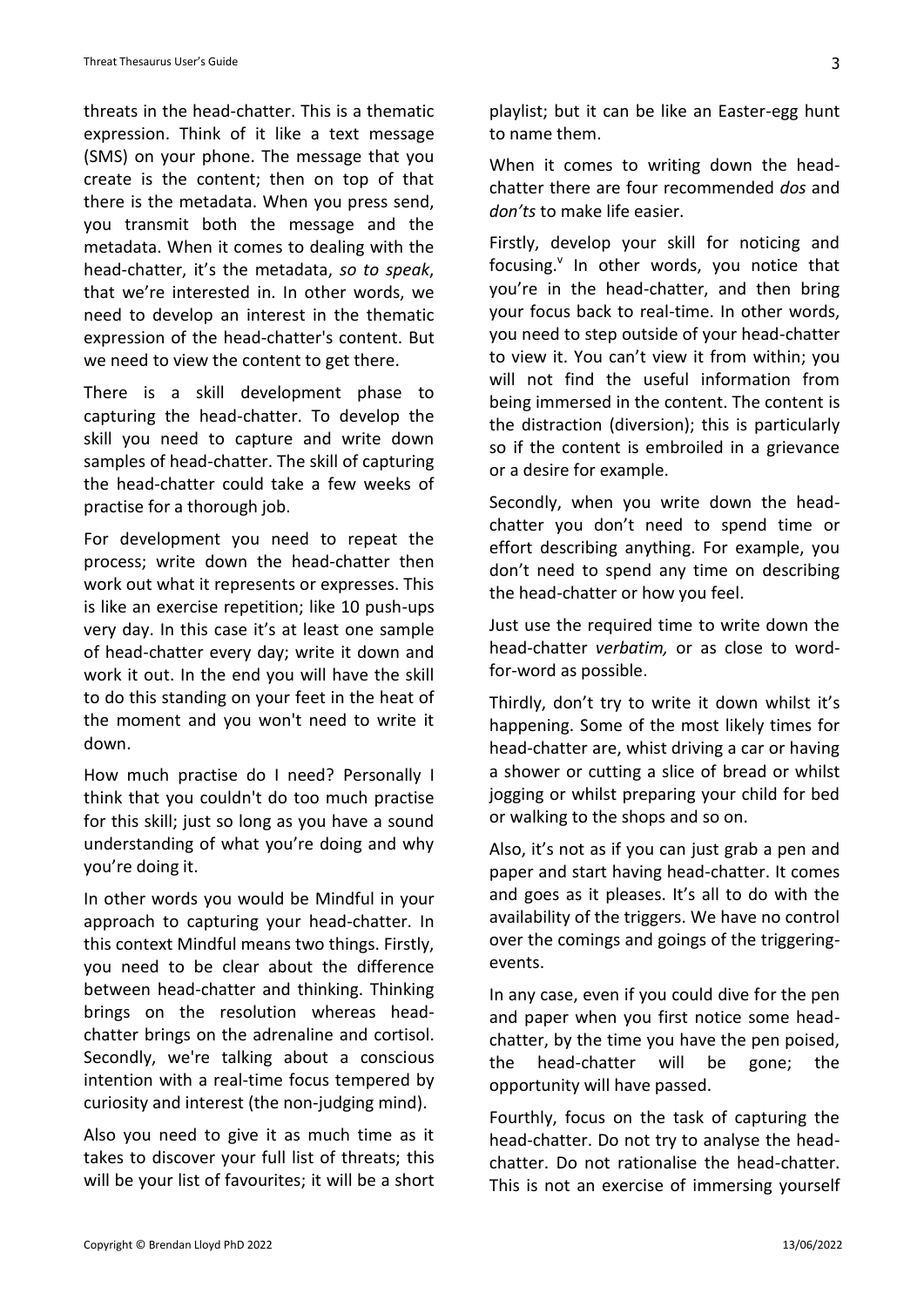in the head-chatter one way or the other. There is no need to go down the rabbit hole.

For the skill development we need a strategy to remember the head-chatter so that we can write it down at the first opportunity.

The main strategy is to wrap the head-chatter in thinking. In other words you give the headchatter structure to make it memorable. The thinking would sound something like this… "What did I just say then *[repeat the headchatter to yourself]*? So what was I saying before that *[repeat the head-chatter to yourself]*? How did I get to that topic *[search your mind and repeat the head-chatter to yourself]*? What was the trigger? So how did that go again *[repeat the head-chatter in your mind]*? " Etc.

For success here we need our *curiosity* and *interest* filters. We are not, for example capturing the head-chatter to keep the adrenaline pumping. We do it to remember the head-chatter. So we are not capturing the head-chatter to dive deeper into it. You certainly wouldn't want to be developing the head-chatter; but we do need a good look at it long enough to learn from it; no more than required.

Capturing the head-chatter might be a formidable task for anyone. It might seem too embarrassing. We might *not want to know* about the head-chatter because of its content.

The natural curiosity that we need is the idea that we do need to know and that we want to know. It's like eating raw carrots; you have to chew because your gut needs the fibre. Curiosity shines the light in, to give you a good look; you might need to be curious on purpose. This will require at least some effort; like chewing raw carrots.

In the end, the content is not the focus. It's just that we need the content, intact, to see what the head-chatter is expressing; this is all about what you see when you look past the content of the head-chatter.

Once written down we have it captured. With sufficient practise you will develop the skill of capturing the head-chatter without writing it down. You will be able to capture it in your head, standing on your feet in the heat of the moment.<sup>vi</sup>

# **Name the Threat**

With the head-chatter captured and written down we can go to work. During your skill development phase take the time to read the captured head-chatter with Mindful curiosity and interest. During the process of the skill development you will need to read it several times. Don't allow yourself to be sucked into the content. Try to at least get an idea of a growing distance between yourself and the content.

We need to listen in a certain way. We need to listen past the seduction of the content's drama and elements of truth in order to hear the expression of the threat. The headchatter after all is the expression of a threat or threats regardless of the content.

By capturing the head-chatter in writing means that we have an object. Now we look for objectivity. We ask a useful question.

Q: "What is the head-chatter about?"

A: The head-chatter is about the threat of [… *insert Threat Label* ...].

What we're looking for is a way to identify the threat. We need a label for the threat so that we can complete the answer. We need the answer to at least achieve a functional resolution of the threat.

The TT (see Appendix) shows 11 Threat Labels in the left column. These labels each describe an identifiable threat as per its definition.

The Threat Labels are defined by the list of Theme Labels. The Theme Labels gather-in the definition for each Threat Label. Thus each threat is distinctive in the list. There should be little or no overlap in what each Threat Label represents. In other words the threat of *Shame* is not the same as the threat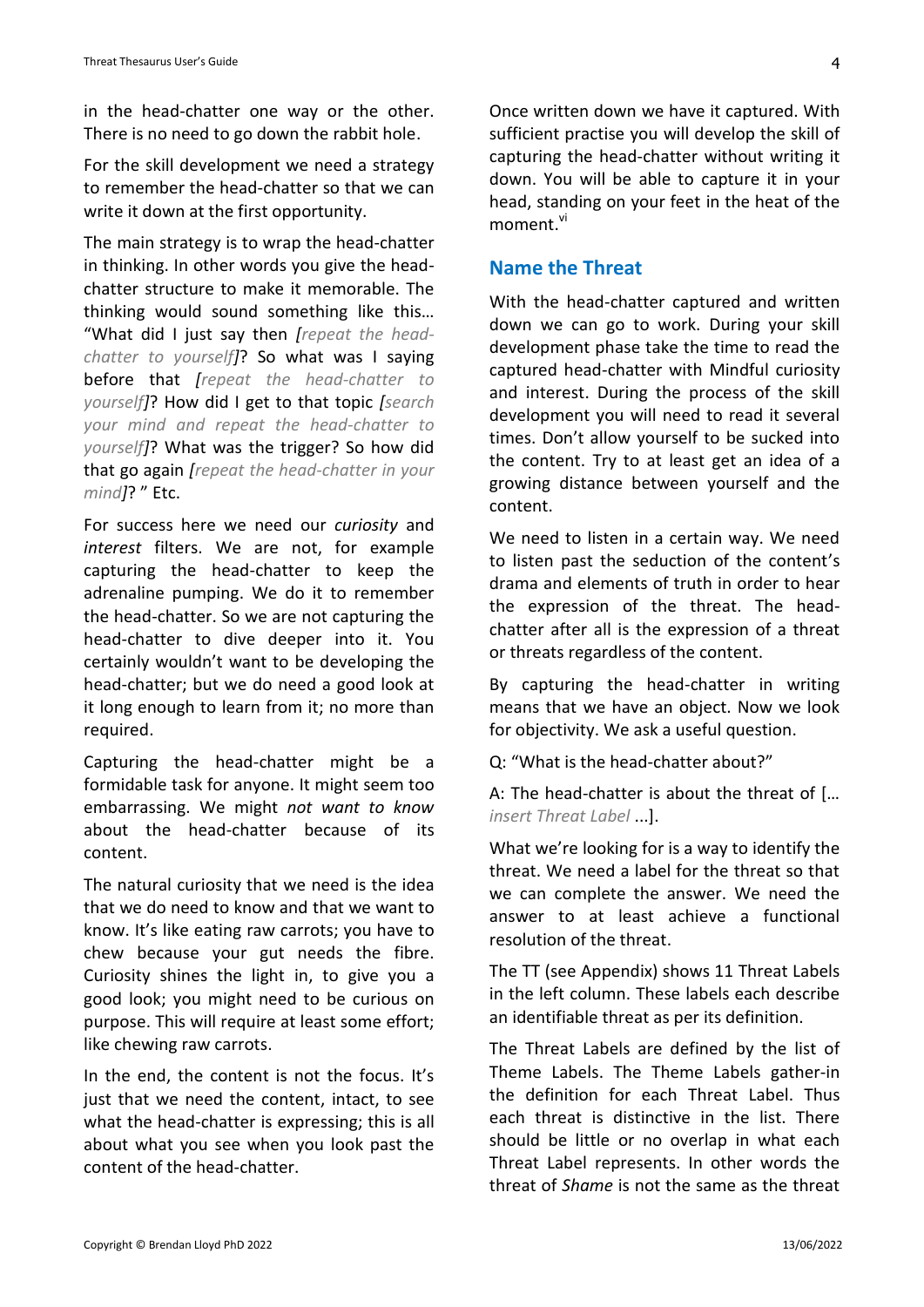### of *Abuse*.

Uncovering the threat is a step in the process for adrenaline and cortisol management. For this to be practical we need fewer labels for our threats rather than an endless list. For example, threats of *chaos*, *time wasting*, *inefficiency* and *incompetence* can all be summed up as the threat of *imperfection*.

You can test the head-chatter's flavour by using the *Head-Chatter sounds like*… column. You can ask, what's the head-chatter sound like? You're likely to have your own idea about what it sounds like, so read more than one set of examples. Don't just confirm what you believe you know, test what you know.

Test your theory out. For example you could ask the question, "Why would it be *Imperfection* and not *Shame*?" Or, "Why would it be *Abuse* and not *Abandonment*"?

As an example, a person could notice the adrenaline as the felt experience of guilt. For a perfectionist this guilt-feeling could easily be mistaken as *shame* with the, *I'm not good enough,* head-chatter. On examination of the Theme Labels for *Shame* we see the threat of *exposure*, yes, but there is also a focus on threats of *scandal*, *disgrace*, *dishonour*, etc.

On the other hand the themes for *Imperfection* are the threats of *chaos*, *disorder*, *getting it wrong*, *time wasting*, *incompetence*, etc. So what fits the headchatter better?

You could sum up by saying that the threat of *Imperfection* is all about the *rights and wrongs*; whereas the threat of *Shame* is all about *exposure and disgrace*. Again, what fits better? At this point it is likely to be one or the other. In the first instance, the answer would not be set in concrete in any case; revision and refinement will come with further insights.

Likewise why would it be *Abuse* and not *Abandonment*? The head-chatter says, '*She says she's working back late, yeah, I bet she's seeing someone else.'* Both *Abuse* and *Abandonment* have paranoid themes so there could always be that initial confusion.

*Abuse* is all about the threats of *persecution*, *bullying*, *ridicule*, *corruption*, *attack*, etc. *Abandonment* is about threats of *desertion*, *being left*, *rejection*, *being forgotten* etc. In this example we could sum up by asking is the head-chatter about *being attacked* or is it about *being left on your own*?

It would be safe to pick one over the other based on what you know about yourself. At the very least at the beginning of the skill development you can make a list of your own *likely suspects*. Over time your list of favourites will emerge.

What we're after in the end, from the period of skill development, is our list of favourites. In other words, you will most likely discover that you subscribe to more than one threat. Most likely in total your head-chatter is the expression of a small number of threats. This will be your list of favourites.

Any one sample of head-chatter could be an expression of more than one threat. Most likely though, any one sample will not necessarily contain all your threats at once.

As mentioned before, each of your threats will have a particular sound or voice. For example, if you have *Imperfection* and say *Abandonment* as favourites, they will each sound different; you will not be confused once you understand how each of them sounds in your head-chatter. Do the exercise for yourself; look at the *sounds like* column in the TT; see how each threat sounds different to the others as an expression in your headchatter.

The *sounds-like column* is not a list of exactly matching words. The emphasis is on what it '*sounds like'*. We're looking for the thematic expression. Try not to get bogged down in the literal meaning of the words.

Over many repetitions of capturing the headchatter and naming the threat or threats you will see the pattern emerging. You will truly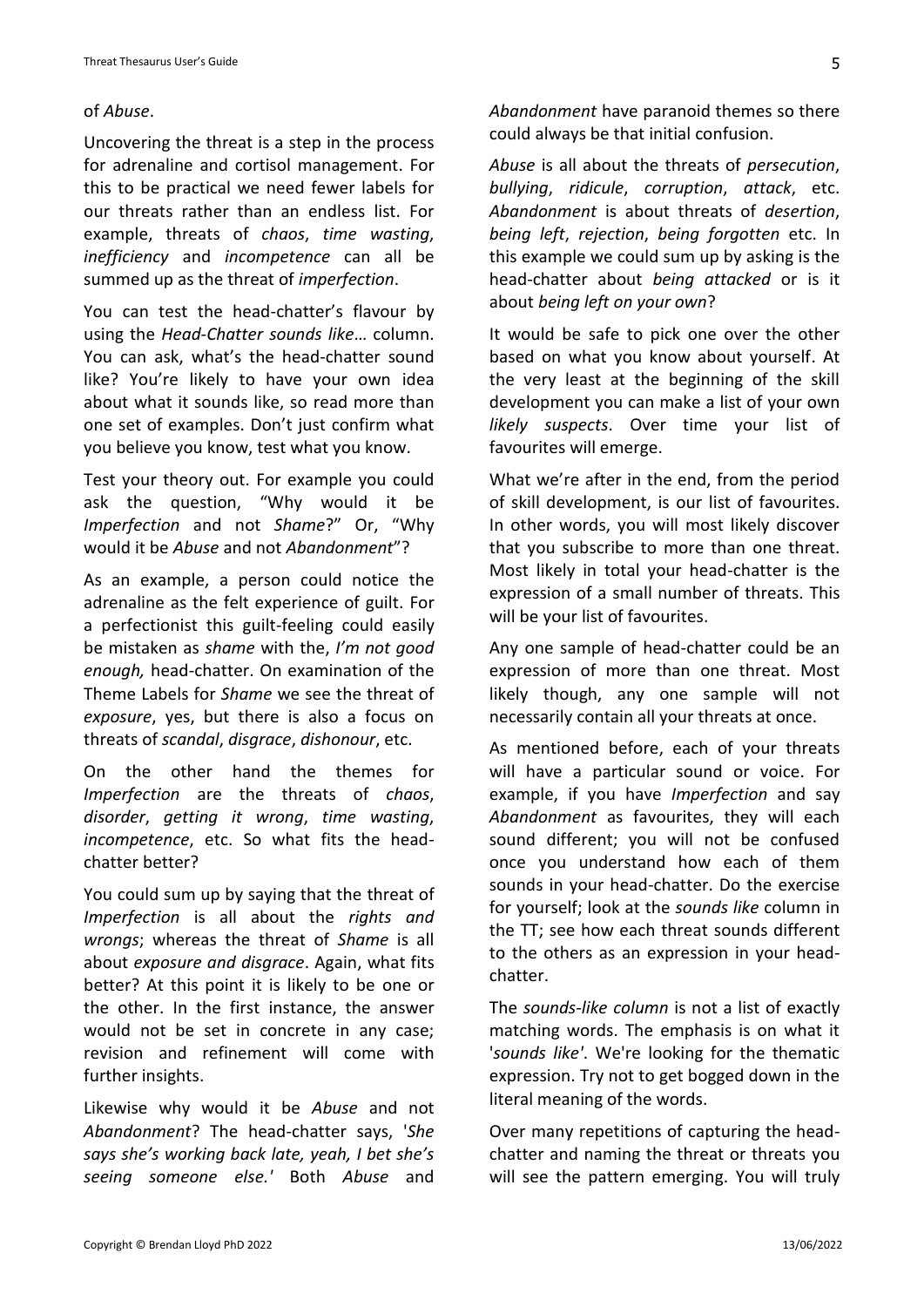get to know yourself.

You'll see how your mind works. You get to go back stage and see the ropes *as it were*. The same threat or sets of threats will always be there regardless of the content of your headchatter.

The TT is a tool for naming the threat with the intention of resolving it. The resolution is something that needs to occur then-andthere, on the spot, in the heat of the moment, in real-time. By engaging in the process your adrenaline and cortisol levels will return to baseline quickly enough. You will change the way you feel.

# **Change the way you feel**

Is this your objective? Do you want to change the way you feel? This is doable if you know what to do and how it works.

Here are three inescapable facts. Firstly, if you feel anxious or depressed then you have sustained elevated levels of adrenaline and cortisol in your body. Secondly, the sustained elevated levels are due to at least one unresolved threat. Thirdly, you will change the way you feel by resolving the threat or threats in real-time.

The key is the head-chatter. You need to find a way to positively disengage<sup>vii</sup> from the headchatter's grip. You need to do this on the spot when the head-chatter is there in your head. Sometimes this is simply a matter of recognising the head-chatter and then simply directing your attention back to your realtime focus. Sometimes you need a bit more ammunition. Sometimes you need help to escape the head-chatter's seductive grip.

The extra ammunition is to name the threat. You can listen to the head-chatter long enough to get the message, then you can let it go. You do this by naming the threat. For example the head-chatter could be a replay of events of something that happened last Sunday morning. You recognise the headchatter as the same old story. You've heard this story before in many other samples of content. This time the content is about last Sunday morning. But you know it's your *abandonment* story. You can let it go because for one thing you've heard it before.

These head-chatter threats only exist in realtime in your head-chatter.

What is your real-time focus? Is your attention focused in the present or focused elsewhere in the head-chatter? Your body will respond to your shifts in attentional focus. **If you focus on the threat then your body will produce the adrenaline and cortisol.** If you focus on the present moment instead of the head-chatter, then your emergency chemicals will resolve to base-line. You will change the way you feel.

To find the present moment in real-time look to your left, what do you see? Look straight ahead, what do you see? Take a breath, what do you feel? Then relax your diaphragm to let the breath go. What do you feel? Even that small exercise could change the way you feel, even if it's just noticeable at first. You get better with practise.

### **Further reading**

The Head-Chatter Honey Trap.

[https://byronbaypsychologist.com.au/psychologist-byronbay/mind](https://byronbaypsychologist.com.au/psychologist-byronbay/mind-skills-articles/HoneyTrap.pdf)[skills-articles/HoneyTrap.pdf](https://byronbaypsychologist.com.au/psychologist-byronbay/mind-skills-articles/HoneyTrap.pdf)

#### Let-Go for Health Sake.

[https://byronbaypsychologist.com.au/psychologist-byronbay/mind](https://byronbaypsychologist.com.au/psychologist-byronbay/mind-skills-articles/Let-Go-for-Health-Sake.pdf)[skills-articles/Let-Go-for-Health-Sake.pdf](https://byronbaypsychologist.com.au/psychologist-byronbay/mind-skills-articles/Let-Go-for-Health-Sake.pdf)

#### The Faux-Pas and Hating Yourself.

[https://byronbaypsychologist.com.au/psychologist-byronbay/mind](https://byronbaypsychologist.com.au/psychologist-byronbay/mind-skills-articles/Faux-Pas-and-Hating-Yourself.pdf)[skills-articles/Faux-Pas-and-Hating-Yourself.pdf](https://byronbaypsychologist.com.au/psychologist-byronbay/mind-skills-articles/Faux-Pas-and-Hating-Yourself.pdf)

#### Three-Minute Breathing Meditation.

[https://byronbaypsychologist.com.au/psychologist-byronbay/mind](https://byronbaypsychologist.com.au/psychologist-byronbay/mind-skills-articles/02-Meditation-threeminutesbreathing.pdf)[skills-articles/02-Meditation-threeminutesbreathing.pdf](https://byronbaypsychologist.com.au/psychologist-byronbay/mind-skills-articles/02-Meditation-threeminutesbreathing.pdf)

#### Anxiety as the Felt Experience.

[https://byronbaypsychologist.com.au/psychologist-byronbay/mind](https://byronbaypsychologist.com.au/psychologist-byronbay/mind-skills-articles/AnxietyAsTheFeltExperience.pdf)[skills-articles/AnxietyAsTheFeltExperience.pdf](https://byronbaypsychologist.com.au/psychologist-byronbay/mind-skills-articles/AnxietyAsTheFeltExperience.pdf)